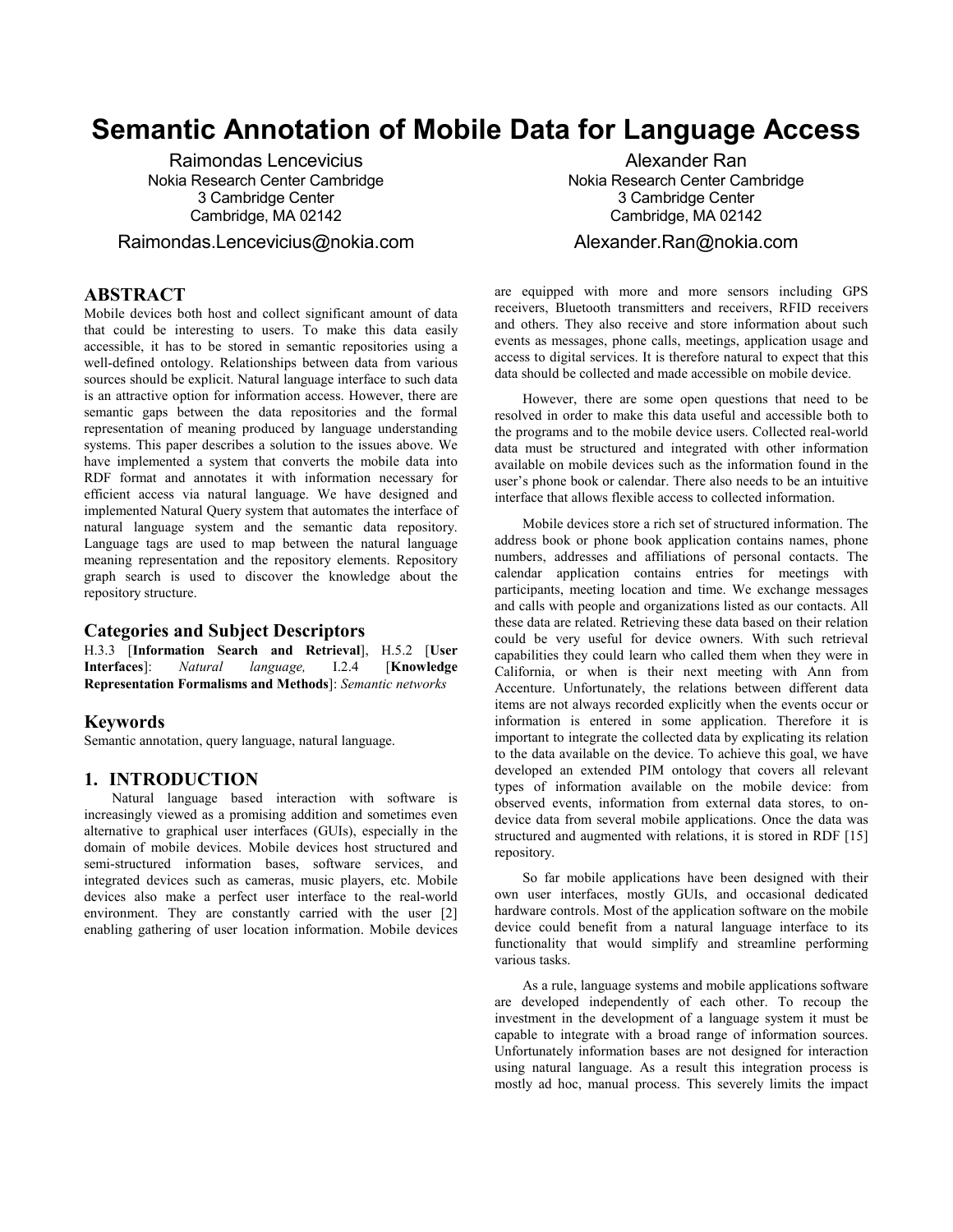that maturing language processing technology can have on transforming the way we interact with the mobile devices.

In our research, we have investigated ways of created robust and portable natural language interfaces to semantic repositories. We created a novel Natural Query (NQ) language and data access engine that greatly reduces the costs of providing natural language interfaces to semantic repositories. NQ can heuristically attach operational semantic interpretation to a database independent meaning representation of a natural language question over a given semantic repository. NQ enables us to provide a natural language interface to the integrated real-world and on-device data. NQ requires attaching basic linguistic information to structural elements of semantic repository. In this paper we give a brief overview of such annotations for ontology in the extended PIM domain.

 The paper describes the mobile data conversion into RDF and semantic annotation (Section 2). Additional annotation and knowledge extraction is needed for automated natural language interface to the data repository (Section 3). Our experience with the system is presented in Section 4. We finish with the description of related work and conclusions.

# **2. MOBILE DATA INTEGRATION INTO SEMANTIC REPOSITORY**

We had to deal with two major data sources: events gathered by data collection framework and PIM data available from PIM applications. This section describes data from both sources, necessary data conversion and integration into semantic repository.

### **2.1 Mobile Device Data**

Data on mobile devices is owned by different applications. This makes it hard to establish and explicitly indicate semantic relationship between different data items. This situation is acceptable as long as the users can only interact with their data using the limited set of functionality provided by the applications. However, if we open these data for language based access, it becomes necessary to support access to different data items using their semantic relationships. Some examples are referring to people by their affiliations, titles, city of residence or office location; referring to meeting by their participants, subject, or location; referring to received calls by the name of caller's organization.

In our project we dealt with data that originated from the phone book application (sometimes also called address book) and the calendar application. Data in these applications are stored in separate Symbian data bases [6]. Since these databases cannot be changed without interfering with the functionality of standard applications we chose to integrate all data in a separate semantic repository. We designed an extended Personal Information Management (PIM) ontology that adequately represented all data items that we were interested in and their relationships. We implemented a set of Python scripts that extract the data from native databases and import them into the PIM ontology. We used RDF repository for data storage.

We created the PIM ontology to cover all data available in the device. We considered using such standard ontologies as W3C foaf [8] and vcard [20]. However, the information available on the mobile device was richer than the types supported by standard ontologies; therefore we decided to create our own ontology. Vcard also uses string values for certain objects that we wanted to represent as full fledged RDF objects with URIs and attributes so they would have identities and we could add information about them. For example, city and country fields are represented as strings in vcard. However in order to represent even basic geographic relationships cities and countries must be represented as objects.

We also considered mixing and matching types from several ontologies for our data. This approach has the advantage of using types possibly known by other systems. However this approach, leads to a rather incoherent architecture of the ontology. We decided that creating a single internally consistent ontology was preferable in our case. If needed, classes and properties in our ontology can be related to types in vcard and foaf via equivalence declarations using RDFS and OWL [21].

Main class for contacts in our ontology is the *Contact* class. It contains *address*, *email*, *group*, *phoneNumber* and *URL* attributes. Organizations and persons can be *Contacts*, so we have *Organization* and *Person* classes inheriting from the *Contact* class. In addition to inherited attributes, *Organization* class also has *name* and *representative* attributes. *Person* class adds *affiliation*, *birthday*, *btDevice*, *familyName*, *givenName*, and *nickname* attributes. *Affiliation* class showing the affiliation of a person with some organization has *organization* and *title* attributes. Part of the ontology relating these classes is shown in Figure 1.



#### **Figure 1. Part of Mobile PIM ontology**

*Group* class describes groups of contacts, such as office colleagues or baseball friends. It has *contacts* attribute that contains contacts belonging to the group and *name* attribute.

*Location* is a generic class describing locations that has a number of subclasses: *Address*, *Country*, *GPSLocation*, *GSMLocation*, *Locality*, *Pcode* and *Region*. *Address* represents detailed addresses and contains *country*, *locality*, *pcode*, *pobox*, *region*, and *street* attributes. *Country*, *Locality*, *Pcode* and *Region* classes are simple with just a *name* attribute for respective objects. *GSMLocation* class describes locations as obtained from GSM network. It has *carrier*, *cellTower* and *lac* attributes. *Carrier* is the cellular network operator, *cellTower* has a single cell tower ID, and *lac* is a Location Area Code describing a certain region within the network. *GPSLocation* specifies locations using *latitude* and *longitude* attributes.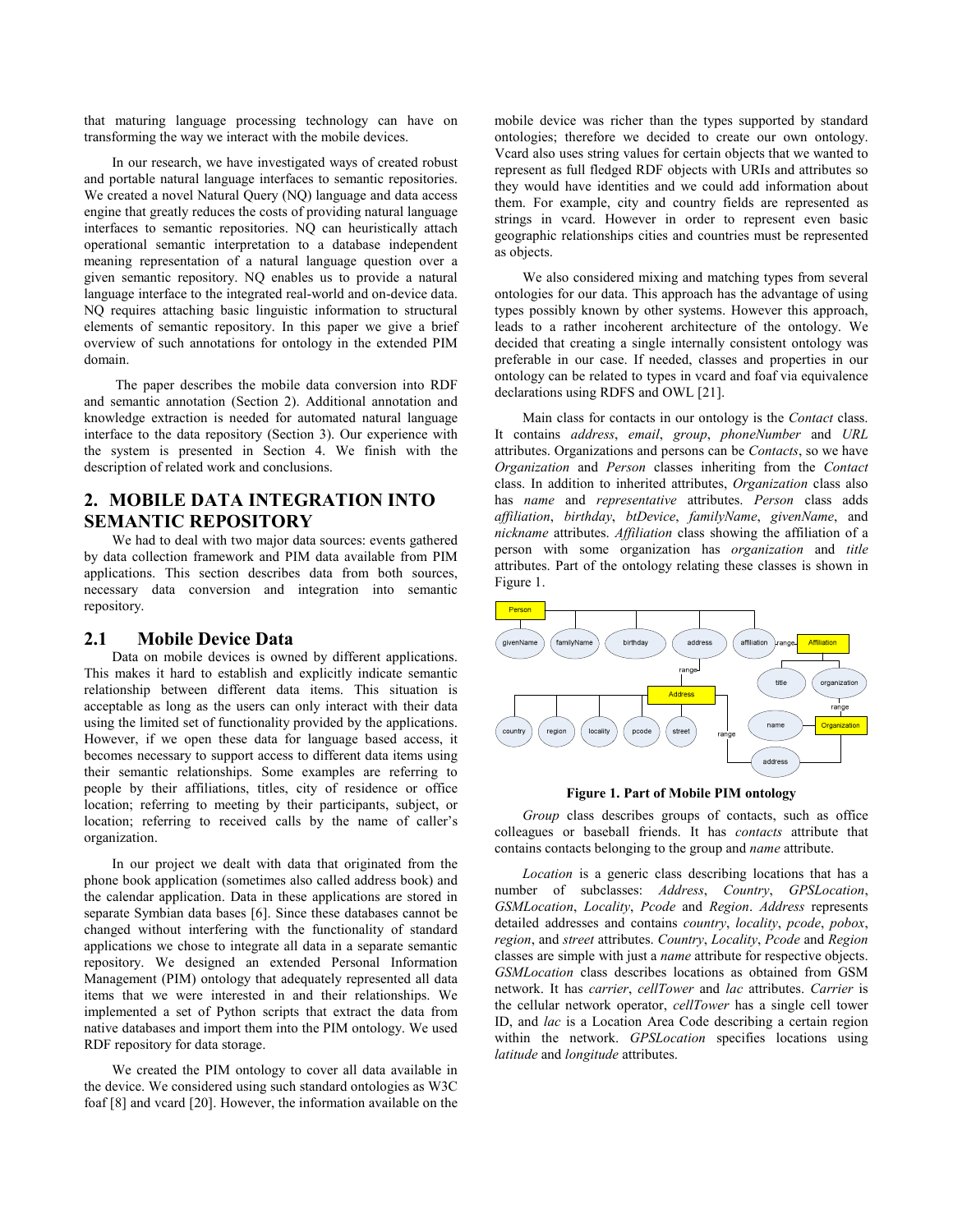Mobile device Calendar application contains information about meetings. *Meeting* class has *subject*, *location*, *participants*, *start* and *end* attributes.

*Message* class objects represent messages. They indicate *messageSubject*, *messageBody*, *receiver* and *sender*.

One of the goals of semantic web is developing standard universal ontologies. Unfortunately, neither the existing ontologies, nor the one we used in our project can be claimed to be standard. Attributes and data in different applications and domains vary significantly. For example, some calendar applications may specify participants, while others don't. Some address book applications may allow specifying birthdays for contacts, but others do not. Ontologies seem to follow in their structure the applications or uses that their creators considered at the ontology creation time. Classes are created based on particular use cases. Attributes are chosen based on data availability and planned use of that data. Rather than focusing on the standardization, we discovered that an important value of RDF ontology is its extensibility – ability to accommodate new types and attributes at any time.

### **2.2 Event Data**

For data collection on mobile devices, we have used one of the frameworks available within Nokia to collect events that occur on a mobile device: phone calls, SMS messages, nearby Bluetooth devices, and GSM locations. All of these events are tagged with a timestamp when they occur. For phone calls the device records the phone number called (or the phone number that called the user) and call duration. For messages, the phone number and the message text is recorded. A GSM location change event is recorded when the cell tower associated with the phone changes. Finally, the phone periodically scans for Bluetooth devices in its vicinity and records their names and IDs. All observations are stored in the objects of *Observation* subclasses: *BTDeviceObserved, CallObserved, MessageObserved,* and *LocationObserved*.

Although the gathered data is interesting by itself, it becomes even more useful when properly linked to the data already available in the device. For example, user may want to know where the person who called them lives. This information could be found by relating the call log to the phone book on the device that maintains the association of phone numbers to people and their addresses. To enable this connection, it is important to collect and preserve semantically relevant information. The connection of gathered information to other data can be achieved through time and location relationships, phone numbers, email addresses, Bluetooth IDs and other inverse functional properties. Time and location can be used to relate data items that are either associated with same time period or the same location. All event data is time stamped, which makes such associations relatively simple. Location can be related to time stamped data items through location observed during the same period of time. Unfortunately for establishing some other relationships however there might be no generic approach. For example in order to connect phone call and message data to other data associated with the phone number, the phone number has to be known in a standard form URI. We used the standard international form of the phone number with country code and long distance code, for example *+1 555 555-5555*. However, data processing may be needed to infer and attach these codes to some phone numbers that enter the system without such codes. For example, the phone number supplied via caller ID does not always include the country code. Custom code has to be written for many data items to convert them on entry into the form required by the semantic repository.

The attributes of *Observation* objects connect with other objects of the repository. For example, the *phoneNumber* attribute of a *CallObserved* is of type *PhoneNumber*, which is also used in the attribute *phoneNumber* of a *Person* or *Organization* class. Therefore the gathered data semantically integrates with the ondevice data. Common classes are basis for building relations between data classes belonging to different applications.

Another area where observed data integrates with on-device data is the location information. GSM locations gathered on the phone can be related to geographical locations, such as cities, states or countries. Some data processing and additional relations in the RDF repository are needed for this. We use the *partOf* relation between different objects to represent geographic or organizational inclusions. For example, a relation can indicate that Boston is a part of Massachusetts, which in turn is a part of the USA. This attribute is also used to describe the GSM location containment within a certain geographical object. Since GSM locations are somewhat imprecise, we have chosen to associate them with town or city level geographical entities. This provides sufficient information in most cases. If a more precise location can be determined, it could be associated with a city neighborhood, street, house or even part of the office building.

For some other data, programs or users have to add information to facilitate integration. Bluetooth device IDs need to be associated with specific persons, since such association is not usually available in the mobile device phone book. For this reason we added *btDevice* attribute to the *Person* class. It has to be filled in with concrete values in order to associate the *BTDeviceObserved* observation to a specific person carrying a Bluetooth device.

# **2.3 Discussion**

In a number of cases we had to decide whether to represent particular entities as strings or as objects using URIs. It seems that constructing an object is almost always worthwhile, since such objects can be later used for inter-object relations. For example, by having Country, Region and City objects, we are able to indicate *partOf* relations between them. Also a single URI for a particular object, for example, city, allows to detect such connections as people living or working in a single city.

Overall, we found that our RDF repository is significantly more flexible than a relational database. It naturally supports multiple classes of contacts, multiple affiliations per person, and supports a sophisticated typing system.

# **3. NATURAL LANGUAGE INTERFACE**

Although the repository of integrated real-world and indevice data can be used in a variety of ways, for example, via querying it using SPARQL [19], we were interested to provide an intuitive and flexible user interface to it. A general natural language interface to a rich data set could be more effective than a GUI based application.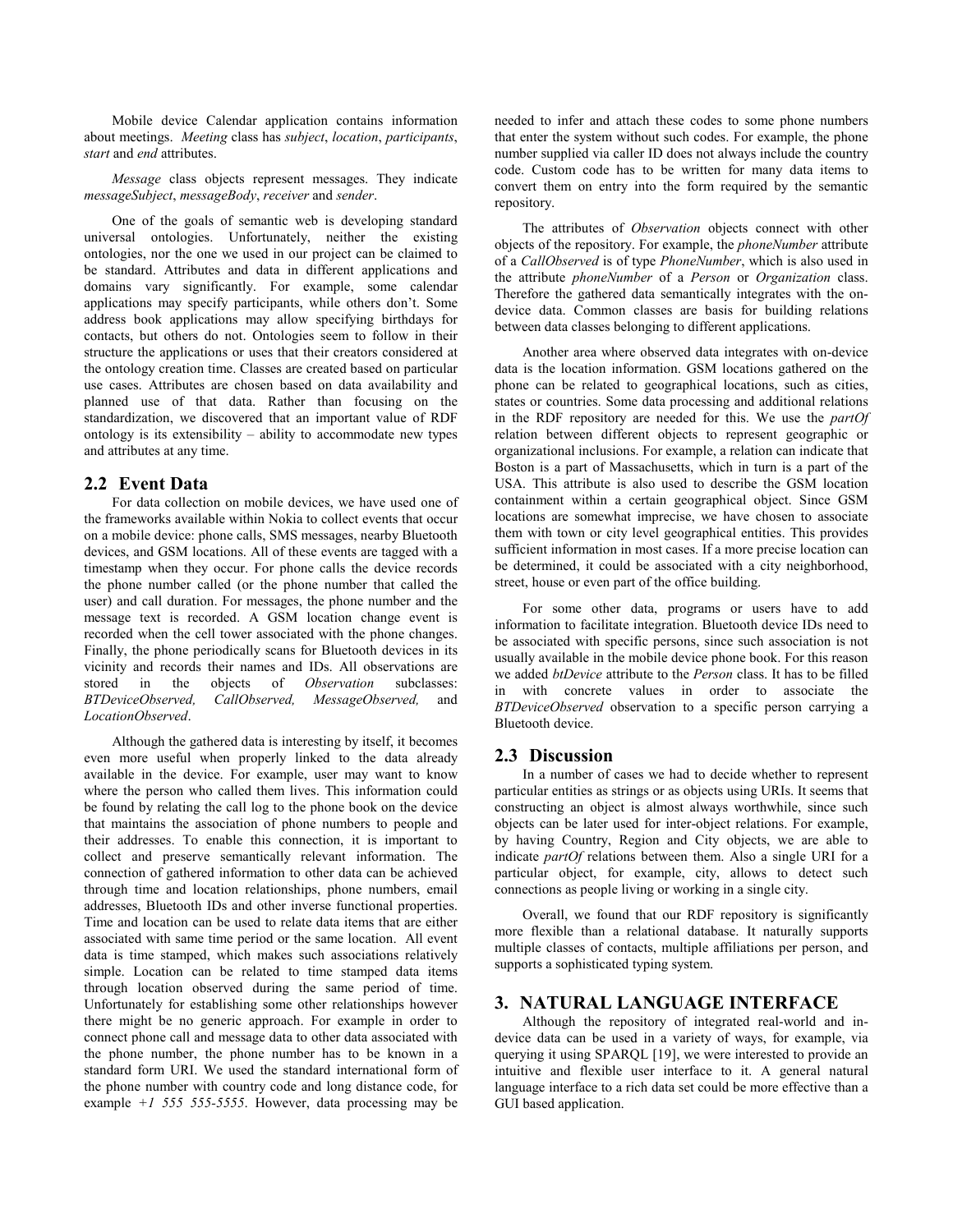As a rule, information bases and language systems are developed independently of each other. Therefore information bases are not designed for interaction using natural language and their integration process is mostly ad hoc, manual process. Figure 2 is a sketch of a typical architecture that is used to provide a natural language interface to databases and other back-end or native services.



### **Figure 2. Architecture sketch of Natural Language Interface to Services**

The speech recognition and generation components translate between text and speech modalities. The language understanding component converts the text into a formal representation of meaning sometimes called *semantic frame* [17]. The language generation component converts the formal meaning representation to a natural language text [1]. The dialog manager uses the context of conversation to complete frames received from the language understanding module or created by the custom integration code from responses of backend services. The custom integration code also translates meaning representation frames it receives from the dialog manager into a standard database query or backend specific API requests.

Let us assume the user asks the system about contacts in some organization and geographical location:

*Who do I know at IBM Ulm? Who are my contacts at IBM in Ulm? What are the names of my contacts at IBM in Ulm?*<sup>1</sup>

The operational semantics of these questions can be adequately represented with a database query. Let us consider how this request would need to be posed to an RDF repository. SPARQL [19] query corresponding to our example question over the ontology shown on Figure 1 looks as follows:

 $\overline{a}$ 

*SELECT DISTINCT \$person ?givenName ?familyName FROM <http://localhost/pim.rdf>* 

*WHERE { \$person a pim:Person; pim:givenName ?givenName; pim:familyName ?familyName; pim:affiliation ?affiliation; pim:address ?person\_address.* 

*\$affiliation pim:organization \$organization.* 

*\$organization pim:address ?organization\_address; pim:name "IBM".* 

*{?person\_address pim:locality "Ulm"} UNION {?organization\_address pim:locality "Ulm"}}* 

Unfortunately in order for a language system to generate such semantic representation from the original questions, the language system must contain a large amount of information about the structure of the database and its content. Such information includes the facts that IBM is a name of an organization and Ulm is a name of a city, cities can be related to organization through their addresses, organizations are related to people through their affiliations, people are related to cities through their home and office addresses, and all these relationships and objects are represented by the specific structures and entities of the database.

Entering such information into a language system is a tedious and costly process that is not only domain dependent but also is sensitive to specific choices of database organization. There is an obvious advantage in maintaining some independence between the database and the language system. One way to achieve this independence is to have the language system generate semantic representations of the questions that are as independent of the database organization as possible.

In the example above semantic information contained in the question and independent of database organization amounts to the following meaning representation:

*contact.name: ? organization: IBM city: Ulm* 

It is possible to have the language system produce such database independent meaning representation of questions. But is the information in such meaning representation of the question sufficient to perform the requested operation? Obviously there are several information gaps between this database independent meaning representation and the database specific semantic representation of the question in the form of a formal query.

The first gap is due to different names used to refer to the same elements in the language system and the repository. For example, the category called "*city*" in the language system corresponds to the attribute *locality* of the *Address* class. Therefore there is a need to maintain the mapping between the two naming systems.

The second kind of gap between the two systems is that one element in the language system may correspond to multiple elements in the repository and vice versa. In our example the reference to the address can map to home address, work address, or the organization address of the contact. This is partly due to the ambiguity of the natural language, which is not the main focus of our discussion in this paper. There are also situations where the granularity of categorization is different between natural language and repository representations. This happens when several

<sup>1</sup> The name of the organization and the city were selected for shortness and carry no other information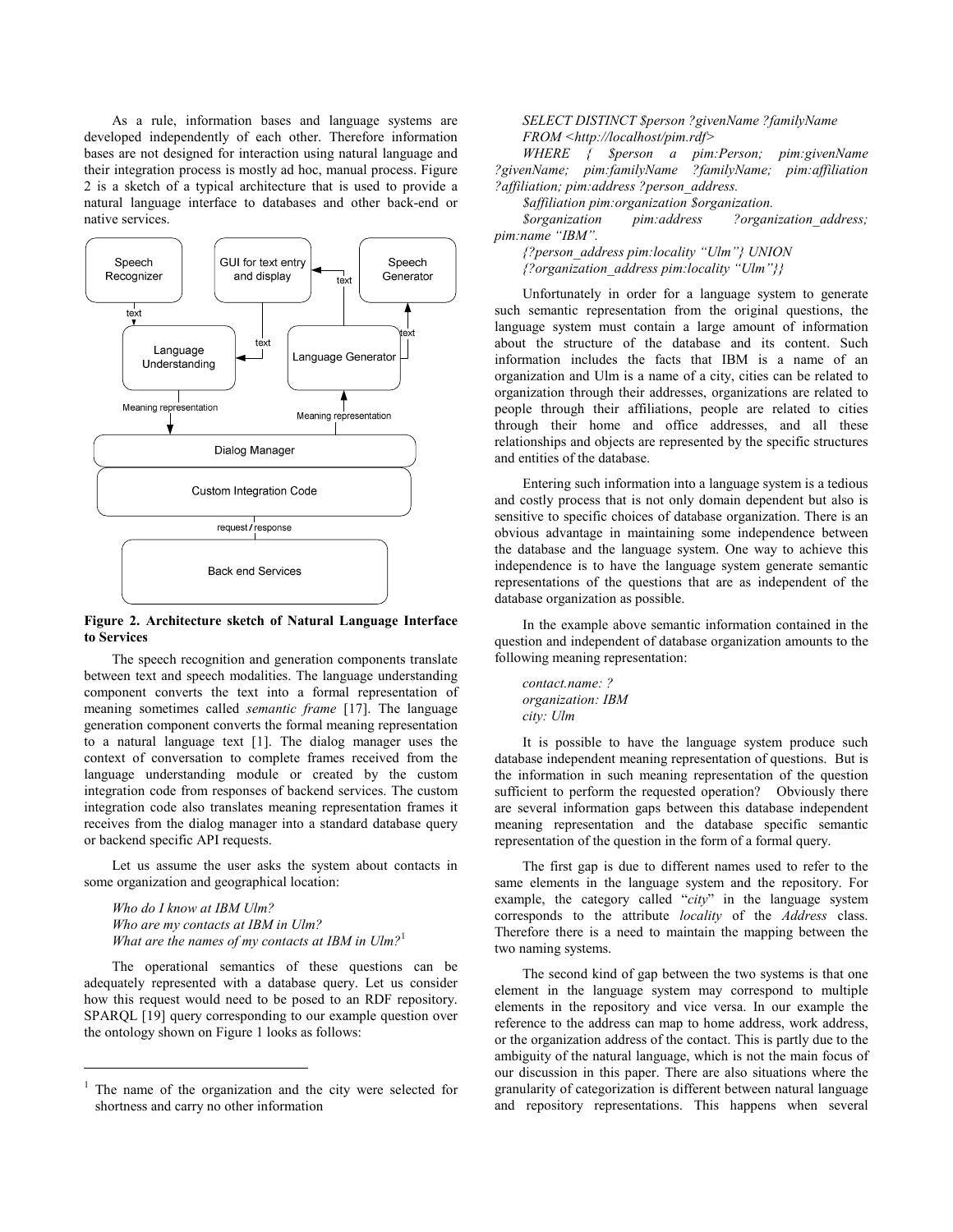different concepts exist in the repository for objects which are viewed as instances of the same concept in natural language. In our example this gap required the UNION in the query to represent the original natural language request.

Third and the most important source of the information gap between the meaning representation of the natural language request and the SPARQL query is due to the fact that the query must specify the navigation to the information in the repository using the repository structure. This information about the repository organization is entirely absent from the natural language question and cannot appear in a database independent semantic representation.

We have designed and implemented the Natural Query (NQ) language and engine [14] that bridges the gaps identified above thus opening a way for portable (database independent) natural language interfaces to semantic repositories. NQ can automatically map meaning representation produced by language systems into precise queries. NQ employs two mechanisms: language tags and data graph search to return requested data using only the information in the database-independent meaning representation of the user request.

## **3.1 Language Tags**

Language tags are words, expressions, and linguistic tokens attached to database elements such as classes and properties. Multiple tags can be attached to a single element and a single tag can be attached to multiple elements. Language tags are the names of the corresponding categories used by the language system(s). When a language system produces a form like the one in our example,

*contact.name: ? organization: IBM city: Ulm*

under the NQ system its interpretation is:

*find the attributes tagged as "name" of an instance of the class tagged as "contact" related through properties tagged as "organization" and "city" to values "IBM" and "Ulm" respectively* 



**Figure 3. Language tags for database elements** 

Language tags provide an opportunity for a semantic annotation additional to the class names and their properties. In a natural language system accessing an RDF repository data, we have three layers of semantic information: database-independent meaning representation, the data and ontology, and the language tags. It could be argued that if there were correspondence between the categories of database-independent meaning representation and the data and ontology, the language tags would not be needed. Unfortunately, if the ontology and language system are to be developed independently, there is no way to maintain or ensure such match. Thus language tags provide the many-to-many mapping between the two independent systems of categorizations and eliminate the first and second kind of information gaps between the meaning representation and semantic repositories.

Figure 3 illustrates language tags associated with a part of our PIM ontology. A generalization like "*Contact*" can be attached to specific classes like "*Person*" and "*Organization*". A general reference like "*Name*" can be attached to multiple elements like "*givenName*", "*familyName*", and so on. In our RDF repository of real-world and in-device data, we added language tags to the RDF objects using a subproperty of RDFS *label* field.

### **3.2 Graph search**

The third gap that exists between the database independent meaning representation of the natural language request and the formal query that actuates it over a given database is the information about the organization of the data repository. In order to navigate from the given attributes of an object to the target of the query, SPARQL queries need to know the specific path that connects them on the database graph. In current language systems, this path is encoded by the query and stored in the custom integration code for every different type of query. Thus a query defines a subgraph with given properties some of which are specified in the database-independent meaning representation of the natural language request and some are encoded in the custom integration code component.

While a formal query defines a connected subgraph as illustrated on Figure 4, the database-independent meaning representation only identifies some nodes and edges of this subgraph. Identified fragment might be disconnected. In the example above it identifies "*Person*" and "*Organization*" classes as well as "*Ulm*" value of "*locality*" property (by reference to its language tag "*city*") and "*IBM*" as a value of "*name*" property of an instance of "*Organization*" class. This leads to an important idea: that the knowledge embedded in the formal queries that *know* the database organization, can be also extracted from the natural language meaning representation and the data repository itself.



**Figure 4. Answering query via graph search**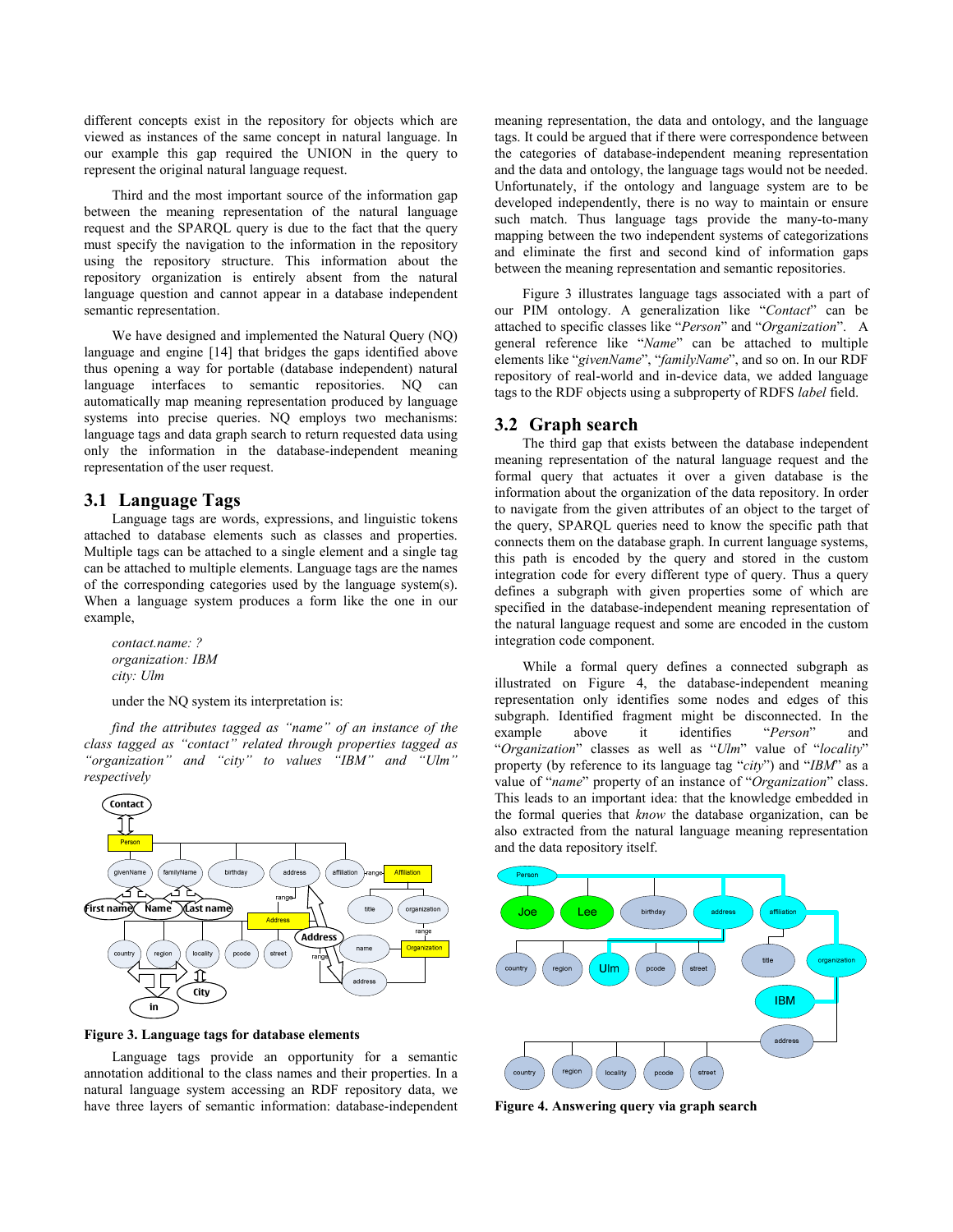In Figure 4 it is possible to notice that for a given set of elements identified by a meaning representation of natural language request it is possible to identify the query subgraph by searching the database. In other words, a program could find paths connecting the nodes known from the meaning representation, such as *"Person", "name", "Organization", "City", "Ulm",* and *"IBM"*. One of such paths is highlighted in the picture.

Therefore while traditional approaches to semantic analysis of natural language questions over databases rely on hand crafted code or data for representing the information about the organization of the database, NQ extracts such knowledge from the data repository by using graph search. Given a question "*Who are my contacts at IBM in Ulm?*", NQ finds paths connecting the nodes known from the database independent meaning representation, such as *"Person", "name", "Organization", "City", "Ulm",* and *"IBM"*.

### **3.3 NQE Discussion**

NQE may find multiple subgraphs that connect all given elements. In such cases we apply heuristic ranking of these subgraphs in order to determine the most relevant ones. So far we experimented with several ranking mechanisms all of which are variations on path length (weight) between the elements specified by the meaning representation. In all our experiments the results retrieved by the system in response to natural language questions correspond well with intuition of human subjects.

The results returned by NQE are designed to support the needs of conversational interfaces. If no results are found that match the elements specified in the meaning representation, NQE returns best matches that include only a subset of elements in the query. For example, if no contacts at IBM in Ulm can be found, contacts at IBM in other cities would be returned as well as contact from Ulm that are not affiliated with IBM

NQE can perform basic reasoning over type hierarchy. A "*Person*" is substitutable for a "*Contact*", a "*MobilePhoneNumber*" for a "*PhoneNumber*", but the opposite is not true. NQE supports organizational and geographic inclusion and can perform corresponding reasoning. When a calendar application lists meetings in Helsinki and Oulu, NQE can answer questions regarding meetings in Finland, where these cities are located. Similarly information about organizational structure can be used to answer questions about Nokia while the database only records Nokia's internal organizations like Multimedia or Enterprise Solutions. Finally NQE creates structures that can be used to produce explanations regarding how the answers relate to the questions.

We have created a proof of concept implementation of NQ in Python [12] that runs on S60 [16] mobile phones. Full description of the Natural Query system implementation is outside the scope of this paper.

### **4. EXPERIENCE WITH THE SYSTEM**

We tested our system on a PIM test data set containing 550 contacts with about 150 meetings and 250 phone calls, which is normal for executives with many active contacts and frequent meetings. The repository contained over 11000 RDF triples. We asked over 50 natural queries corresponding to over 600 parameterized questions.

The system can answer questions ranging from "*What is the email of John?*" to "*Where does Ann work?*" to "*My meetings next week in Cambridge with John from MIT*" and "*Who called me yesterday during the meeting with Ann?*". Some of these questions would convert to quite complex relational or SPARQL queries. For example for the query "*Who called me yesterday*", we need to find all telephone numbers of calls that occurred yesterday and then find all people who have these telephone numbers. NQ query for this is very simple: "*:select 'Person' :where ("Received Call", Time ('yesterday'))*".

If we classified questions according to domains, one domain would contain questions about the personal information data from an address book application, for example *"Who works as a real estate broker?*". Another set of questions is about meetings, for example, "*When are my meetings next month at MIT?*". Yet another set is about calls and messages, for example, "*Who called me last Friday?*". Finally there are questions spanning multiple domains, for example, "*What are emails of people who participated in a meeting on Monday?", "Who called me when I was in Finland*?", and so on. All these types of queries were successfully created and executed on the extended PIM data store.

We found out that we could easily ask questions both about the in-device data and the collected real-world data. Semantic integration of multiple data sources enhanced our question answering capability significantly, allowing such questions as "*Who called me when I was in Helsinki?*", "*Which messages did I receive during the meeting with Juha?"*, etc. Although an out-ofpattern detection of someone's Bluetooth device is a weak indication the phone user met the owner of the Bluetooth device, in our experiments we assumed such implication. This allowed us to ask questions such as "*Who did I meet last week?*" or *"At what time did I meet Ann last Saturday?"*



#### **Figure 5. Example question and answer**

Test NQ queries mostly returned expected answers (96% recall, 92% precision) (Figure 5) including the approximate answers where the exact answers were not available. For example, the question "*When was my meetings with Sam last month?*" had no exact answers, so the system returned approximate answers of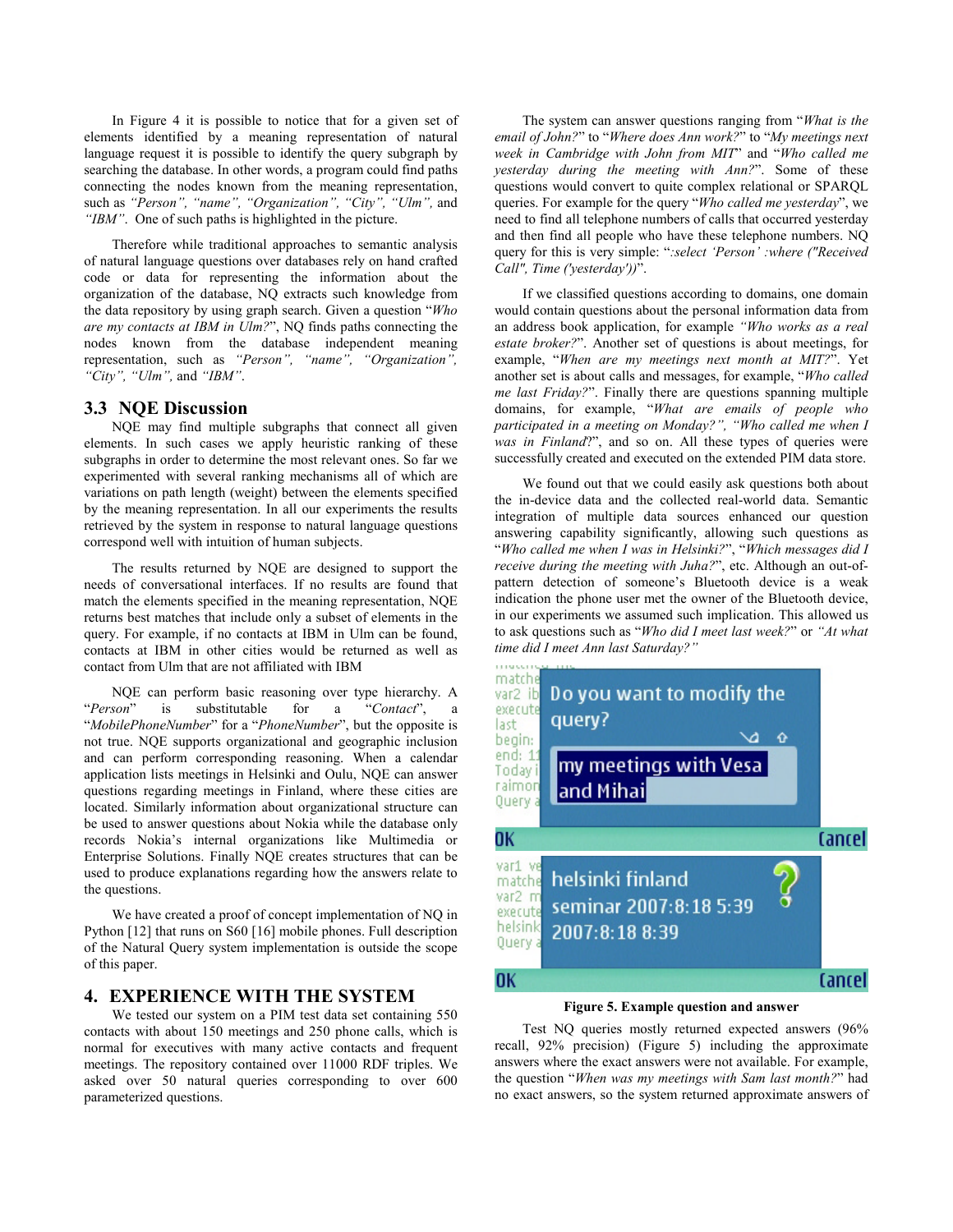meetings with Sam that did not occur last month as well as the meetings that occurred last month, but did not include Sam.

The performance of the system was acceptable with answers taking from less than a second to several seconds. The system implementation is a prototype written in Python that was not optimized for memory or speed. The detailed evaluation of system performance is outside the scope of this paper. We are planning to optimize the system performance in the near future.

# **5. RELATED AND FUTURE WORK**

Mobile data storage in RDF repositories is investigated by ConnectingMe [9] project at Nokia Research Center. We have collaborated with ConnectingMe in the ontology and repository development. Some tools for data extraction and conversion are shared between our two projects.

Semantic markup and annotation of web [7][4] and media [3] data is a topic of active research. Our research is related to the mobile media data annotation. There has been a lot of research on ontology creation tools. We used one of such tool—Protégé [11] to design our extended PIM ontology.

Event data has been gathered on mobile devices by a number of projects including Context [13] and Reality Mining [5]. In our work, we have extended one of the data gathering frameworks available at Nokia.

We have not discovered any research directly corresponding to the Natural Query approach. The Precise system by Popescu et al. [10] attaches language tokens to database elements in a way very similar to language tags of NQ. Also the query derivation approach of Precise is based on database graph search. NQ uses a more flexible data model, supports incomplete answers, and collects data for explanations.

In the future, we plan to connect our system to such natural language and speech systems as TINA [17] and Galaxy [18]. We plan to perform user trials to evaluate our system and its user interface to real world data. We will collect additional data such as email messages, songs listened, and pictures viewed and taken. We will also optimize the current prototype implementation.

### **6. CONCLUSIONS**

Mobile devices are now able to continuously collect various events interesting to the user. Mobile devices also host structured and semi-structured information bases. We have demonstrated the integration of all this data using a flexible and powerful RDF repository and a common ontology. We have designed and implemented a query language and engine NQ that can automatically map meaning representation produced by language systems into formal queries on RDF repositories. We have used language tags for mapping of the meaning representation to the data classes. NQ uses graph search to extract the information about the repository's structure. Our experience shows that semantic data annotation and knowledge extraction significantly improves the capability of natural languages interfaces to mobile data.

### **7. REFERENCES**

[1] Baptist L. and S. Seneff, "Genesis-II: A Versatile System for Language Generation in Conversational System

Applications," *Proc. ICSLP '00*, Vol. III, pp. 271-274, Beijing, China, Oct. 2000.

- [2] Chipchase, J., "Why do People Carry Mobile Phones?", http://www.janchipchase.com/blog/archives/2005/11/mobile \_essentia.html, 2005.
- [3] Davis, M., King, S., Good, N., Sarvas, R., "From Context to Content: Leveraging Context to Infer Media Metadata" *Proceedings of the 12th annual ACM international Conference on Multimedia*, New York, NY, USA, pp: 188 – 195, 2004.
- [4] Dill, S, et al., "SemTag and Seeker: Bootstrapping the Semantic Web via Automated Semantic Annotation", *Proceedings of the 12th international conference on World Wide Web*, Budapest, Hungary, pp: 178 – 186, 2003.
- [5] N. Eagle, "Machine Perception and Learning of Complex Social Systems", *Ph.D. Thesis*, Program in Media Arts and Sciences, Massachusetts Institute of Technology, June 2005.
- [6] Edwards, L., Barker, R., et al. *"Developing Series 60 Applications"*, Addison Wesley 2004.
- [7] M. Erdmann, A. Maedche, H.P. Schnurr, S. Staab, "From manual to semi-automatic semantic annotation: About ontology-based text annotation tools", *Proceedings of the Workshop on Semantic Annotation and Intelligent Content*, 2000.
- [8] FOAF Vocabulary Specification 0.9, http://xmlns.com/foaf/0.1/, 2007.
- [9] Lassila, O. et al, "ConnectingMe", http://research.nokia.com/research/projects/connectingme/ind ex.html, 2007.
- [10] Popescu, A., Etzioni, O., and Kautz, H. 2003. Towards a theory of natural language interfaces to databases. *Proceedings of the 8th international Conference on intelligent User interfaces* (Miami, Florida, USA, January 12 - 15, 2003). IUI '03. ACM Press, New York, NY, 149-157.
- [11] Protégé Ontology Editor and Knowledge Acquisition System, http://protege.stanford.edu/, 2007
- [12] Python for S60, http://sourceforge.net/projects/pys60, 2007
- [13] Mika Raento, "Context software A prototype platform for contextual mobile applications". *Proceedings of the International Proactive Computing Workshop*. University of Helsinki, 2004.
- [14] Ran, A., and Lencevicius, R., "Natural Language Query System for RDF Repositories", To appear in *Proceedings of the Seventh International Symposium on Natural Language Processing*, SNLP 2007, 2007.
- [15] Resource Description Framework, http://www.w3.org/RDF/, 2007.
- [16] S60 platform, http://www.s60.com, 2007
- [17] S. Seneff, "TINA: A natural language system for spoken language applications," *Computational Linguistics*, vol. 18, no. 1, pp. 61-86, March 1992.
- [18] S. Seneff, E. Hurley, R. Lau, C. Pao, P. Schmid, and V. Zue, "GALAXY-II: A Reference Architecture for Conversational